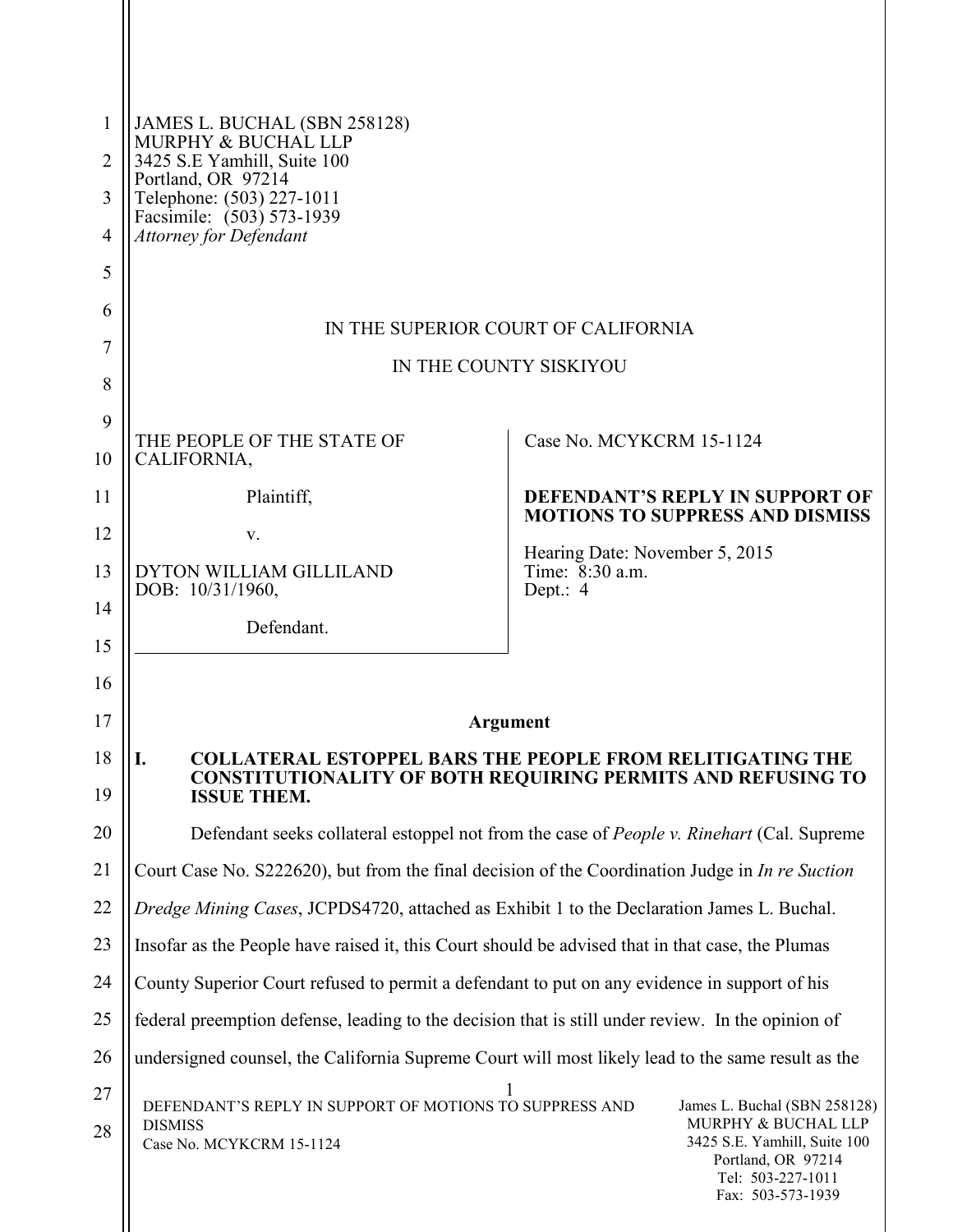1 2 3 Coordination Judge reached: one needs no trial on disputed issues of fact to determine that stopping a longstanding permit program that had authorized suction dredging on federal lands unconstitutionally interferes with the federal purpose of developing mineral resources.

The People cite a number of cases which would bar the People from using collateral estoppel to find defendants guilty, none of which are controlling here. *Beets v. County of Los Angeles*, 200 Cal.App.4th 916 (2011) involved two criminals stealing a car, one of whom was shot dead. The dead criminal's parents sued for excessive force; the officers could not use collateral estoppel from issues in the criminal case against the surviving criminal to forestall a civil action against them. *People v. Superior Court*, 48 Cal.4th 1 (2010), again involves use of findings in a criminal case against one defendant in the criminal trial of another defendant. The Supreme Court's rule arises from concerns over "inconsistent jury verdicts", and thus the Supreme Court holds that "a verdict regarding one defendant has no effect on the trial of a different defendant". *Id.* at 5.

This is a different case. We merely ask the Court to recognize that the State of California has had a full and fair opportunity in protracted and complex civil proceedings to argue the constitutionality of requiring permits to mine on federal land and then categorically denying them, and it is not efficient to permit the State to try that issue all over again in misdemeanor criminal proceedings.

18

4

5

6

7

8

9

10

11

12

13

14

15

16

17

19

## **II. SUPPRESSION IS APPROPRIATE WHERE, AS HERE, THERE WAS NO PROBABLE CAUSE TO ARREST.**

20 21 22 The People concede that any arrest must be supported by probable cause, both under the Constitution and Penal Code  $\S 836(a)(1)$  (permitting arrests without a warrant where "[t]he officer has probable cause to believe that the person to be arrested has committed a public offense in the officer's presence"). There can be no probable cause to arrest because the criminal statute upon which Defendant stands charged—mining without the permit the State refuses to issue—is not a constitutional exercise of the State's regulatory power.

2 DEFENDANT'S REPLY IN SUPPORT OF MOTIONS TO SUPPRESS AND DISMISS Case No. MCYKCRM 15-1124 27 28

James L. Buchal (SBN 258128) MURPHY & BUCHAL LLP 3425 S.E. Yamhill, Suite 100 Portland, OR 97214 Tel: 503-227-1011 Fax: 503-573-1939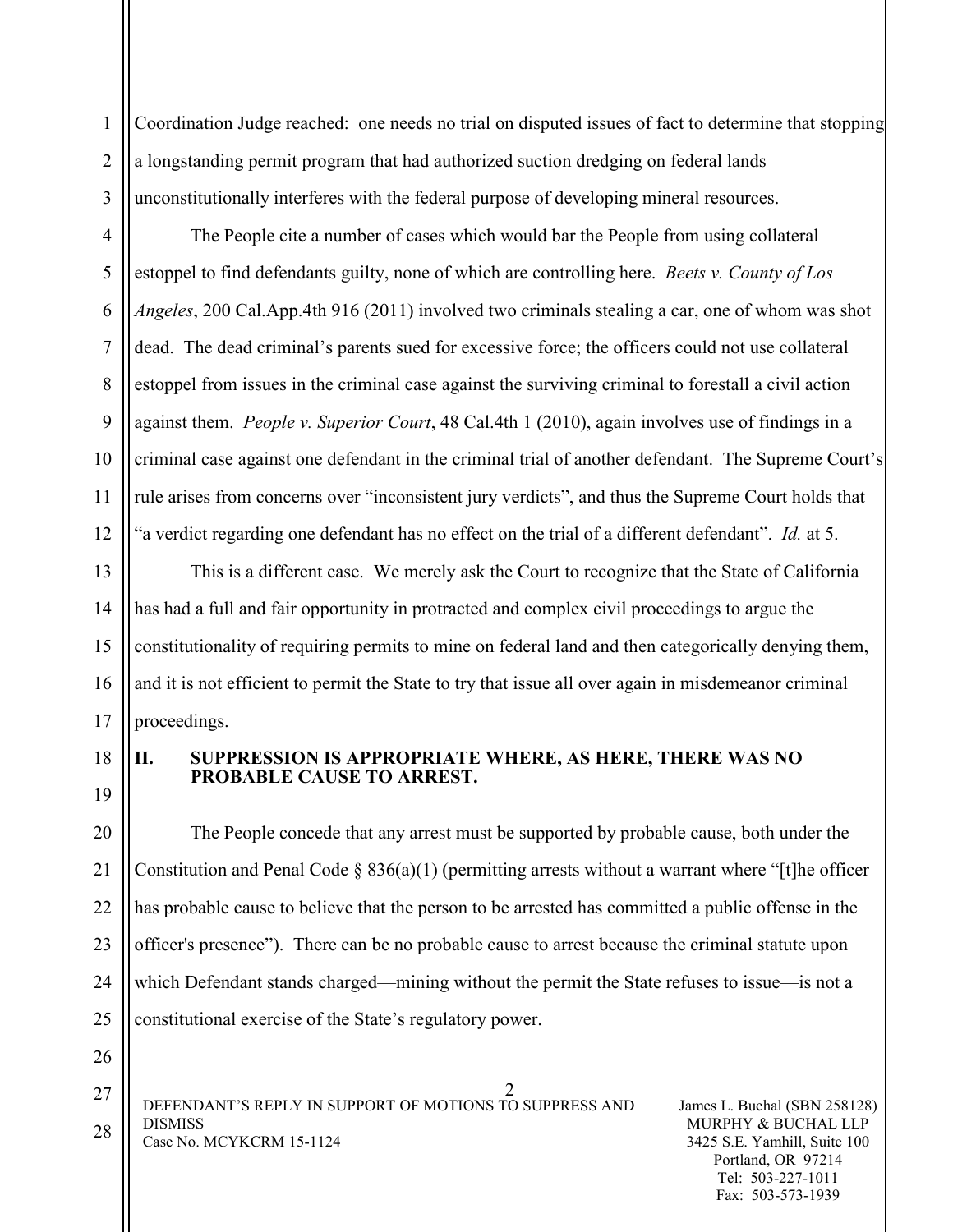The People do not distinguish *Jennings v. Superior Court*, 104 Cal.App.3d 50, 58 (1980), which squarely holds that evidence arising from the arrest for violation of an unconstitutional law must be suppressed. To the extent that the People imply that Proposition 8 overruled *Jennings*, they are wrong. That is so because the very cases cited by the People confirm that even in arrests authorized by  $\S 836(a)(1)$ —for misdemeanor offenses committed in the presence of the officer—the exclusion of evidence is still appropriate if "federally compelled". *People v. Donaldson*, 36 Cal.App.4th 532, 537 (1995).

8 9 10 11 12 13 14 15 As *People v. McNeil*, 96 Cal.App.4th 1302 (2002) makes clear, the requirement that evidence arising from arrest for violation of an unconstitutional rule be suppressed is federally compelled by the Fourth Amendment. In that case, drug evidence was suppressed because it was found during the arrest for violation of an unconstitutional loitering-type ordinance. Here the arresting officers were part and parcel of an unconstitutional State scheme to harass the hardworking suction dredge miners in Siskiyou County, in violation of federal law, operating through the Supremacy Clause of the U.S. Constitution. By contrast, in *Atwater v. City of Lago Vista*, 532 U.S. 318 (2001), "neither party disputed that [the officer] had probable cause to arrest". *Id*. at 325.

16 17 18 19 20 21 22 23 24 The People thus miss the point when saying that "[t]here is no evidence to suppress because Warden Cervelli witnessed a crime being committed in his presence" (People's Opp. at 5.) Warden Cervelli's (and other observations) are to be suppressed because no crime was committed in his presence as a matter of law. It has long been established that Penal Code § 1538.5 permits a movant to "to suppress as evidence not only any tangible physical object, but also any other evidence obtained in violation of the Fourth Amendment, including things which have no physical form or substance"—including an officer's observations. *Kirby v. Superior Court*, 8 Cal.App.3d 591 (2d Dist. 1970). ///

25

///

///

1

2

3

4

5

6

7

26

3 DEFENDANT'S REPLY IN SUPPORT OF MOTIONS TO SUPPRESS AND DISMISS Case No. MCYKCRM 15-1124 27 28

James L. Buchal (SBN 258128) MURPHY & BUCHAL LLP 3425 S.E. Yamhill, Suite 100 Portland, OR 97214 Tel: 503-227-1011 Fax: 503-573-1939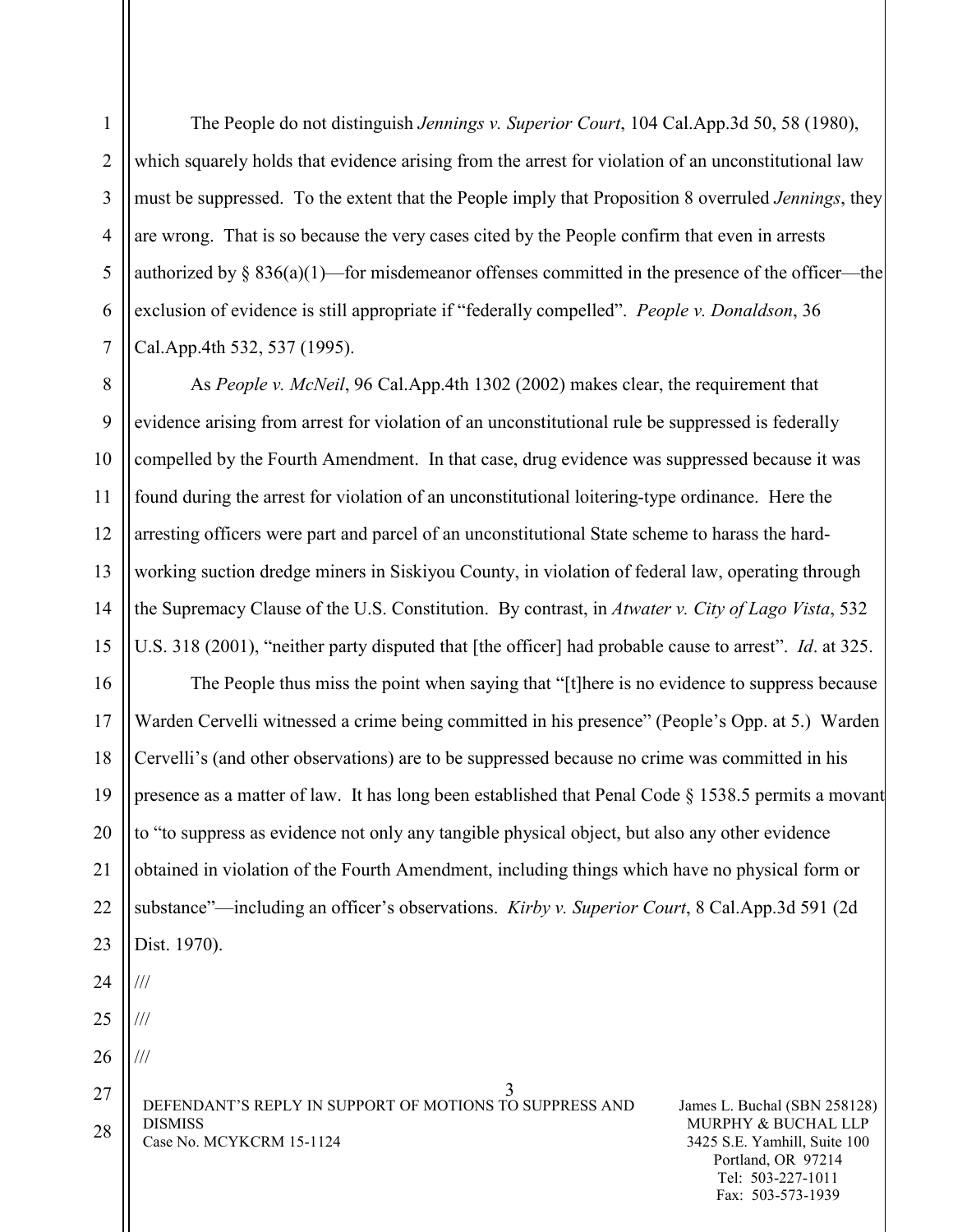| $\mathbf{1}$     | THE PEOPLE DO NOT TAKE ISSUE WITH THE DEMURRER.<br>Ш.                                                                                                                                                                                                        |  |
|------------------|--------------------------------------------------------------------------------------------------------------------------------------------------------------------------------------------------------------------------------------------------------------|--|
| $\overline{2}$   | The responsive pleadings filed by the People do not defend the constitutionality of the                                                                                                                                                                      |  |
| 3                | State's scheme of requiring a permit and refusing to issue one. Defendant should not be prosecuted                                                                                                                                                           |  |
| $\overline{4}$   | for violation of an unconstitutional regulatory scheme.                                                                                                                                                                                                      |  |
| 5                | Conclusion                                                                                                                                                                                                                                                   |  |
| 6                | Whether by demurrer, or motion to dismiss, or simply in the interests of justice, these                                                                                                                                                                      |  |
| $\boldsymbol{7}$ | proceedings should terminate now in favor of Defendant.                                                                                                                                                                                                      |  |
| 8                | Dated: November 2, 2015.                                                                                                                                                                                                                                     |  |
| 9                |                                                                                                                                                                                                                                                              |  |
| 10               | James L. Buchal                                                                                                                                                                                                                                              |  |
| 11               | MURPHY & BUCHAL LLP<br>Attorney for Defendant                                                                                                                                                                                                                |  |
| 12               |                                                                                                                                                                                                                                                              |  |
| 13               |                                                                                                                                                                                                                                                              |  |
| 14               |                                                                                                                                                                                                                                                              |  |
| 15               |                                                                                                                                                                                                                                                              |  |
| 16               |                                                                                                                                                                                                                                                              |  |
| 17               |                                                                                                                                                                                                                                                              |  |
| 18               |                                                                                                                                                                                                                                                              |  |
| 19               |                                                                                                                                                                                                                                                              |  |
| 20               |                                                                                                                                                                                                                                                              |  |
| 21               |                                                                                                                                                                                                                                                              |  |
| 22               |                                                                                                                                                                                                                                                              |  |
| 23               |                                                                                                                                                                                                                                                              |  |
| 24               |                                                                                                                                                                                                                                                              |  |
| 25<br>26         |                                                                                                                                                                                                                                                              |  |
| 27               |                                                                                                                                                                                                                                                              |  |
| 28               | DEFENDANT'S REPLY IN SUPPORT OF MOTIONS TO SUPPRESS AND<br>James L. Buchal (SBN 258128)<br><b>DISMISS</b><br>MURPHY & BUCHAL LLP<br>Case No. MCYKCRM 15-1124<br>3425 S.E. Yamhill, Suite 100<br>Portland, OR 97214<br>Tel: 503-227-1011<br>Fax: 503-573-1939 |  |

 $\mathsf{L}$